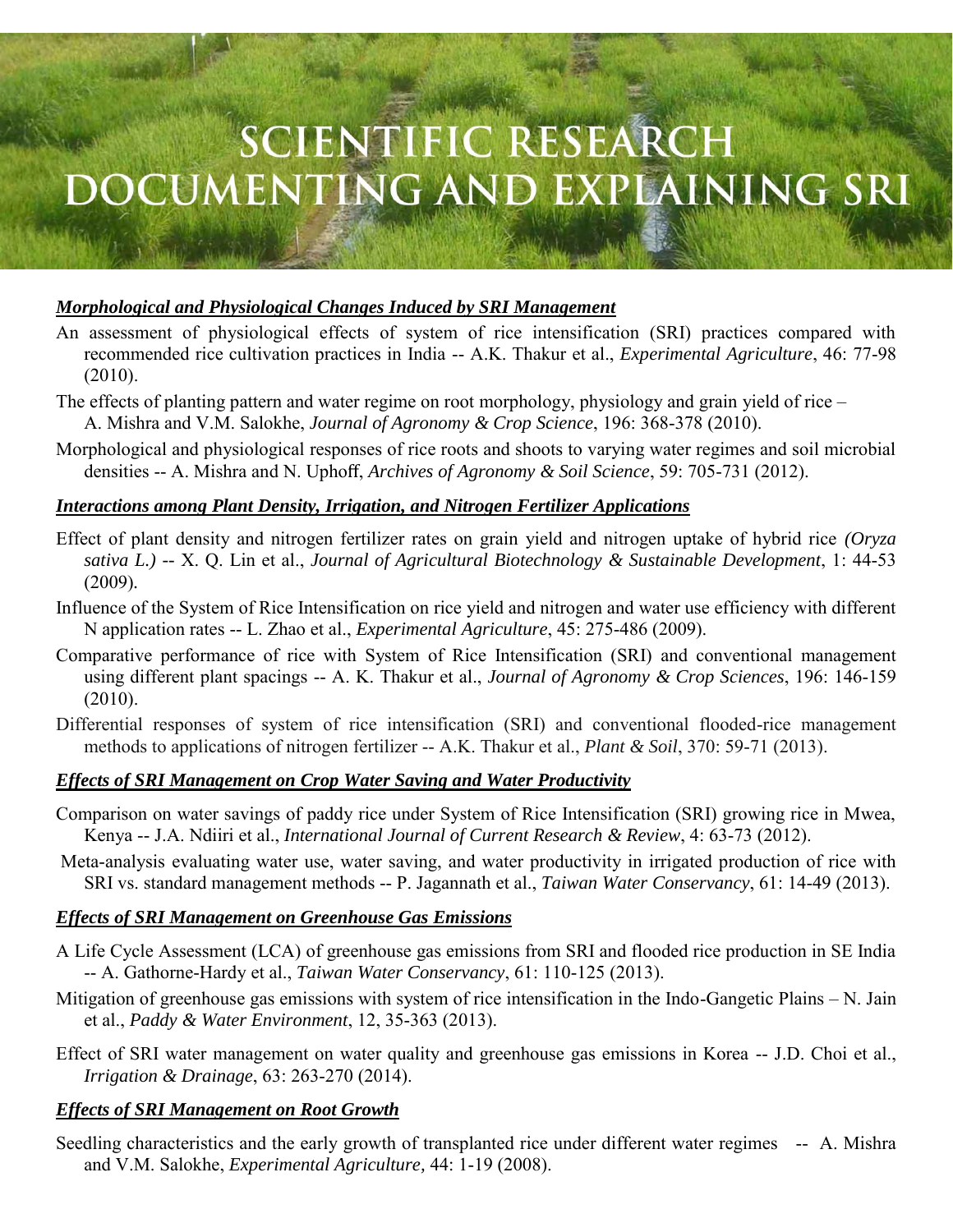Rice yield and its relation to root growth and nutrient-use efficiency under SRI and conventional cultivation: An evaluation in Madagascar -- J. Barison and N. Uphoff, *Paddy & Water Environment*, 9: 65-78 (2011).

# *Effects of SRI Management on Soil Biology and Crop Performance*

- Learning about positive plant-microbial interactions from the System of Rice Intensification (SRI) -- N. Uphoff et al., *Aspects of Applied Biology*, 98: 29-53 (2009).
- A review of studies of SRI effects on beneficial organisms in rice soil rhizospheres -- I. Anas et al., *Paddy & Water Environment*, 9: 53-64 (2011).
- Effects of water management and organic fertilization with SRI crop practices on hybrid rice performance and rhizosphere dynamics -- X.Q. Lin et al., *Paddy & Water Environment* , 9:33-39 (2011).
- Comparisons of yield, water use efficiency, and soil microbial biomass as affected by the System of Rice Intensification -- L. Zhao et al., *Communications in Soil Science & Plant Analysis*, 41: 1-12 (2010).
- Micronutrient enrichment mediated by plant-microbe interactions and rice cultivation practices -- A. Adak et al., *Journal of Plant Nutrition*, accepted for publication (2014).

# *Gender Effects of SRI Practice*

Work load on women using cono weeder in SRI method of paddy cultivation -- A. Mrunalini and M. Ganesh, *Oryza*, 45: 58-61 (2008).

#### *Economic Evaluations*

- Better technology, better plots, or better farmers? Identifying changes in productivity and risk among Malagasy rice farmers -- C.B. Barrett et al., *American Journal of Agricultural Economics*, 86: 869-888 (2004).
- Economic and ecological benefits of System of Rice Intensification (SRI) in Tamil Nadu -- B.C. Barah, *Agricultural Economics Research Review*, 22: 209-214 (2009).
- Doing different things or doing it differently? Rice intensification practices in 13 states of India K. Palanisami, K.R. Karunakaran, U. Amarasinghe and C.R. Ranganathan, *Economic & Political Weekly*, 48: 51-58 (2013).
- Adoption, constraints and economic returns of paddy rice under the system of rice intensification in Mwea, Kenya -- J.A. Ndiiri et al., *Agricultural Water Management*, 129: 44-55 (2013).

#### *Adaptation of SRI to Unirrigated/Rainfed Rice Cultivation*

- Results of disseminating the System of Rice Intensification with Farmer Field School methods in northern Myanmar -- H. Kabir and N. Uphoff, *Experimental Agriculture*, 43: 463-476 (2007).
- Productivity impacts of the system of rice intensification (SRI): A case study in West Bengal, India S.K. Sinha and J. Talati, *Agricultural Water Management*, 87: 55-60 (2007).

# *Application of SRI Principles and Practices to Other Crops*

- The system of crop intensification: Reports from the field on improving agricultural production, food security, and resilience to climate change for multiple crops -- B. Abraham et al., *Agriculture & Food Security*, 3:4 (2014).<http://www.agricultureandfoodsecurity.com/content/3/1/4>
- Evaluation of the performance of System of Wheat Intensification (SWI) as compared to other methods of wheat cultivation in northwestern plain zone of India -- S. Dhar et al., Report from the Indian Agricultural Research Institute, New Delhi (2014). [http://www.sri-india.net/event2014/research.htm#Abstract\\_7](http://www.sri-india.net/event2014/research.htm#Abstract_7)